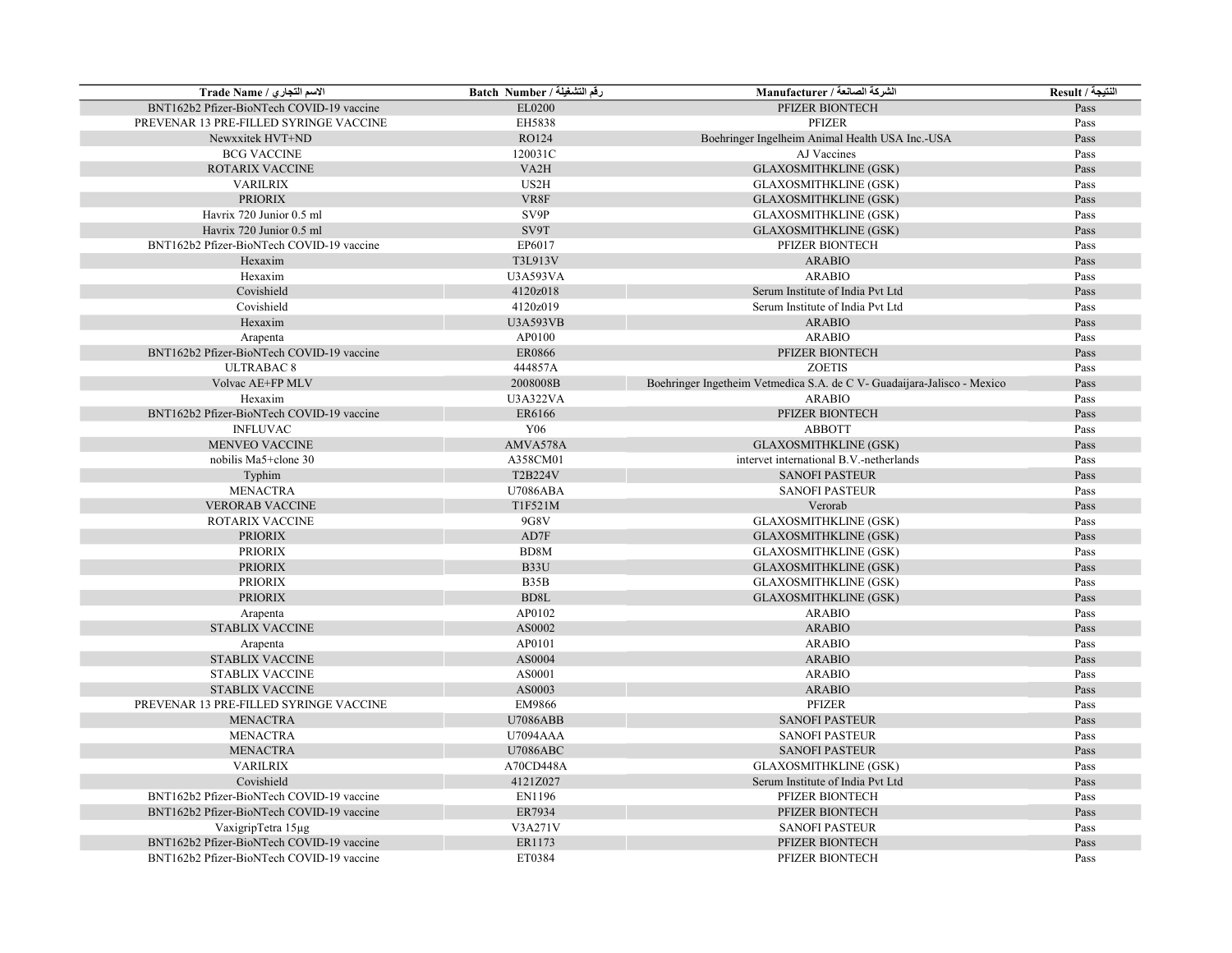| <b>ACT-HIB</b>                                                    | T1D621V         | <b>SANOFI PASTEUR</b>                             | Pass |
|-------------------------------------------------------------------|-----------------|---------------------------------------------------|------|
| COVID-19 VACCINE ASTRAZENICA                                      | CTMAV527        | AstraZeneca                                       | Pass |
| <b>COVID-19 VACCINE ASTRAZENICA</b>                               | CTMAV532        | AstraZeneca                                       | Pass |
| BNT162b2 Pfizer-BioNTech COVID-19 vaccine                         | EN1201          | PFIZER BIONTECH                                   | Pass |
| BNT162b2 Pfizer-BioNTech COVID-19 vaccine                         | EX0904          | PFIZER BIONTECH                                   | Pass |
| VaxigripTetra 15µg                                                | V3B262M         | <b>SANOFI PASTEUR</b>                             | Pass |
| VaxigripTetra 15µg                                                | V3B261M         | <b>SANOFI PASTEUR</b>                             | Pass |
| PREVENAR 13 PRE-FILLED SYRINGE VACCINE                            | EW5467          | PFIZER                                            | Pass |
| PREVENAR 13 PRE-FILLED SYRINGE VACCINE                            | EW5468          | pfizer                                            | Pass |
| BNT162b2 Pfizer-BioNTech COVID-19 vaccine                         | EX3546          | PFIZER BIONTECH                                   | Pass |
| BNT162b2 Pfizer-BioNTech COVID-19 vaccine                         | EX2294          | PFIZER BIONTECH                                   | Pass |
| VaxigripTetra 15µg                                                | V3A273V         | <b>SANOFI PASTEUR</b>                             | Pass |
| <b>VARILRIX</b>                                                   | KK2L            | <b>GLAXOSMITHKLINE (GSK)</b>                      | Pass |
| <b>VARILRIX</b>                                                   | JK5N            | <b>GLAXOSMITHKLINE (GSK)</b>                      | Pass |
| <b>MENACTRA</b>                                                   | <b>U7086AAA</b> | <b>SANOFI PASTEUR</b>                             | Pass |
| <b>MENACTRA</b>                                                   | <b>U7094ABA</b> | <b>SANOFI PASTEUR</b>                             | Pass |
| BNT162b2 Pfizer-BioNTech COVID-19 vaccine                         | EY5456          | PFIZER BIONTECH                                   | Pass |
| <b>BCG VACCINE</b>                                                | 120030G         | <b>AJ VACCINES</b>                                | Pass |
| BNT162b2 Pfizer-BioNTech COVID-19 vaccine                         | FA5742          | PFIZER BIONTECH                                   | Pass |
| Vaxzevria (covid-19 vaccine Astrazeneca                           | ABX3120         | WuXi Biologic "AstraZeneca"                       | Pass |
|                                                                   | ABX3266         |                                                   | Pass |
| Vaxzevria (covid-19 vaccine Astrazeneca<br><b>ROTARIX VACCINE</b> | NX6K            | WuXi Biologic "AstraZeneca"                       | Pass |
|                                                                   |                 | <b>GLAXOSMITHKLINE (GSK)</b>                      |      |
| <b>STABLIX VACCINE</b>                                            | AS0006          | <b>ARABIO</b>                                     | Pass |
| Hexaxim                                                           | U3D952VA        | <b>ARABIO</b>                                     | Pass |
| <b>STABLIX VACCINE</b>                                            | AS0005          | <b>ARABIO</b>                                     | Pass |
| VaxigripTetra 15µg                                                | V3B267M         | <b>SANOFI PASTEUR</b>                             | Pass |
| BNT162b2 Pfizer-BioNTech COVID-19 vaccine                         | FA5843          | PFIZER BIONTECH                                   | Pass |
| <b>AVAXIM</b>                                                     | U3F923V         | <b>SANOFI PASTEUR</b>                             | Pass |
| <b>VERORAB VACCINE</b>                                            | T1G153M         | <b>SANOFI PASTEUR</b>                             | Pass |
| <b>VERORAB VACCINE</b>                                            | T1G061M         | <b>SANOFI PASTEUR</b>                             | Pass |
| <b>VERORAB VACCINE</b>                                            | T1G141M         | <b>SANOFI PASTEUR</b>                             | Pass |
| Hexaxim                                                           | <b>U3A322VB</b> | <b>ARABIO</b>                                     | Pass |
| Hexaxim                                                           | <b>U3C791VA</b> | <b>ARABIO</b>                                     | Pass |
| BNT162b2 Pfizer-BioNTech COVID-19 vaccine                         | FC2396          | PFIZER BIONTECH                                   | Pass |
| BNT162b2 Pfizer-BioNTech COVID-19 vaccine                         | FC8289          | PFIZER BIONTECH                                   | Pass |
| PREVENAR 13 PRE-FILLED SYRINGE VACCINE                            | EM9867          | <b>PFIZER</b>                                     | Pass |
| PREVENAR 13 PRE-FILLED SYRINGE VACCINE                            | EN3966          | <b>PFIZER</b>                                     | Pass |
| <b>MENACTRA</b>                                                   | <b>U7148CDA</b> | <b>SANOFI PASTEUR</b>                             | Pass |
| BNT162b2 Pfizer-BioNTech COVID-19 vaccine                         | FC9000          | PFIZER BIONTECH                                   | Pass |
| Bioral H120                                                       | L484374         | Merial S.A.S.-France                              | Pass |
| <b>MENACTRA</b>                                                   | <b>U7095ABA</b> | <b>SANOFI PASTEUR</b>                             | Pass |
| VaxigripTetra 15µg                                                | v3a514v         | <b>SANOFI PASTEUR</b>                             | Pass |
| agalaxipra                                                        | 55F3-2          | laboratorios hipra S.A.                           | Pass |
| BNT162b2 Pfizer-BioNTech COVID-19 vaccine                         | FC9001          | PFIZER BIONTECH                                   | Pass |
| <b>MENACTRA</b>                                                   | <b>U7148CDB</b> | <b>SANOFI PASTEUR</b>                             | Pass |
| BNT162b2 Pfizer-BioNTech COVID-19 vaccine                         | FD5613          | PFIZER BIONTECH                                   | Pass |
| Nimenrix                                                          | EX5371          | <b>GLAXOSMITHKLINE (GSK)</b>                      | Pass |
| ROTARIX VACCINE                                                   | U92C            | <b>GLAXOSMITHKLINE (GSK)</b>                      | Pass |
| <b>VARILRIX</b>                                                   | 423T            | <b>GLAXOSMITHKLINE (GSK)</b>                      | Pass |
| BNT162b2 Pfizer-BioNTech COVID-19 vaccine                         | FE1510          | PFIZER BIONTECH                                   | Pass |
| AviPro 431 ND-IB-BD3-REO                                          | D279293         | Lohmann Animal Health International-United States | Pass |
|                                                                   |                 |                                                   |      |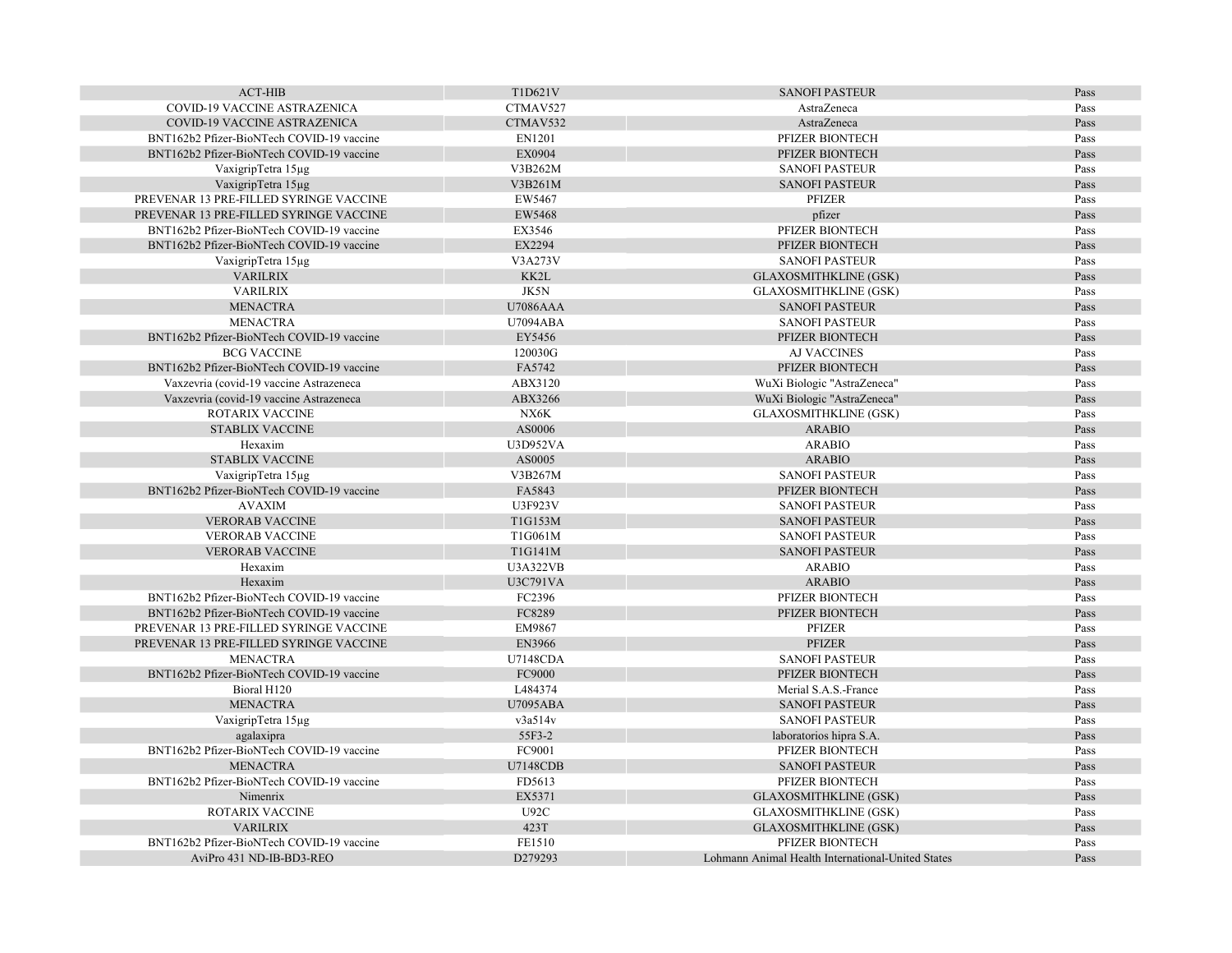| <b>MENACTRA</b>                                        | <b>U7139AAA</b> | <b>SANOFI PASTEUR</b>        | Pass |
|--------------------------------------------------------|-----------------|------------------------------|------|
| AVIPRO SALMONELLA VAC E                                | E6122G          | <b>LOHMANN ANIMAL</b>        | Pass |
| mRNA-1273 covid-19 vaccine                             | 3004222         | Moderna                      | Pass |
| BNT162b2 Pfizer-BioNTech COVID-19 vaccine              | FD8813          | PFIZER BIONTECH              | Pass |
| AstraZeneca COVID -19 Vaccine                          | NJ0132          | AstraZeneca                  | Pass |
| AstraZeneca COVID -19 Vaccine                          | NJ0133          | AstraZeneca                  | Pass |
| <b>TYPHM VI</b>                                        | U2A101V         | <b>SANOFI PASTEUR</b>        | Pass |
| Hexaxim                                                | <b>U3G261VA</b> | <b>ARABIO</b>                | Pass |
| BNT162b2 Pfizer-BioNTech COVID-19 vaccine              | 28115BA         | PFIZER BIONTECH              | Pass |
| BNT162b2 Pfizer-BioNTech COVID-19 vaccine              | FE3380          | PFIZER BIONTECH              | Pass |
| <b>ROTARIX VACCINE</b>                                 | 572F            | <b>GLAXOSMITHKLINE (GSK)</b> | Pass |
| <b>ROTARIX VACCINE</b>                                 | CE9W            | <b>GLAXOSMITHKLINE (GSK)</b> | Pass |
| ROTARIX VACCINE                                        | <b>B98X</b>     | <b>GLAXOSMITHKLINE (GSK)</b> | Pass |
| M.M.R II 0.5ML VACCINE+ 0.7ML DILUENT                  | U010349         | <b>MSD</b>                   | Pass |
| <b>GARDASIL</b>                                        | U009469         | <b>MSD</b>                   | Pass |
| <b>BOOSTRIX VACCINE</b>                                | AC37B380AB      | <b>GLAXOSMITHKLINE (GSK)</b> | Pass |
| Havrix 1440 Adult                                      | AHAVC067AE      | <b>GLAXOSMITHKLINE (GSK)</b> | Pass |
| MMR II                                                 | U014620         | <b>MSD</b>                   | Pass |
| Gardasil                                               | U012725         | <b>MSD</b>                   | Pass |
| <b>VARIVAX</b>                                         | U015424         | <b>MSD</b>                   | Pass |
| Laryngo Vac                                            | 44974           | Zoetis                       | Pass |
| Hexaxim                                                | <b>U3E592VA</b> | <b>ARABIO</b>                | Pass |
| BNT162b2 Pfizer-BioNTech COVID-19 vaccine              | FF2153          | PFIZER BIONTECH              | Pass |
| BNT162b2 Pfizer-BioNTech COVID-19 vaccine              | FE8236          | PFIZER BIONTECH              | Pass |
| mRNA-1273 covid-19 vaccine                             | 3004673         | Moderna                      | Pass |
| BNT162b2 Pfizer-BioNTech COVID-19 vaccine              | FG1657          | PFIZER BIONTECH              | Pass |
| <b>AVAXIM</b>                                          | U3C274V         | <b>SANOFI PASTEUR</b>        | Pass |
| <b>MENACTRA</b>                                        | U7141ABA        | <b>SANOFI PASTEUR</b>        | Pass |
| <b>MENACTRA</b>                                        | U7139AAB        | <b>SANOFI PASTEUR</b>        | Pass |
| Bexsero                                                | ABXC13AA        | <b>GLAXOSMITHKLINE (GSK)</b> | Pass |
| BNT162b2 Pfizer-BioNTech COVID-19 vaccine              | FF7416          | PFIZER BIONTECH              | Pass |
| RotaTeq                                                | U015007         | <b>MSD</b>                   | Pass |
| PREVENAR 13 PRE-FILLED SYRINGE VACCINE                 | Ex1990          | <b>PFIZER</b>                | Pass |
| <b>PRIORIX</b>                                         | CF3V            | <b>GLAXOSMITHKLINE (GSK)</b> | Pass |
| <b>PRIORIX</b>                                         | EY5V            | <b>GLAXOSMITHKLINE (GSK)</b> | Pass |
| <b>PRIORIX</b>                                         | DK3Y            | <b>GLAXOSMITHKLINE (GSK)</b> | Pass |
| <b>PRIORIX</b>                                         | EY5L            | <b>GLAXOSMITHKLINE (GSK)</b> | Pass |
| mRNA-1273 covid-19 vaccine                             | 3005237         | Moderna                      | Pass |
| COVID-19 VACCINE ChAdOx1-S [Recombinant] (R-COVI)      | 110521          | <b>R-PHARM</b>               | Pass |
| COVID-19 VACCINE ChAdOx1-S [Recombinant] (R-COVI)      | 120521          | <b>R-PHARM</b>               | Pass |
| COVID-19 VACCINE ChAdOx1-S [Recombinant] (R-COVI)      | 140621          | <b>R-PHARM</b>               | Pass |
| COVID-19 VACCINE ChAdOx1-S [Recombinant] (R-COVI)      | 130521          | R-PHARM                      | Pass |
| <b>VARIVAX</b>                                         | T035284         | MSD                          | Pass |
| Arapenta                                               | AP0103          | <b>ARABIO</b>                | Pass |
| <b>VARILRIX</b>                                        | BN8N            | <b>GLAXOSMITHKLINE (GSK)</b> | Pass |
| <b>VARILRIX</b>                                        | BS5X            | <b>GLAXOSMITHKLINE (GSK)</b> | Pass |
| mRNA-1273 covid-19 vaccine                             | 3005784         | Moderna                      | Pass |
| mRNA-1273 covid-19 vaccine                             | 3005792         | Moderna                      | Pass |
| BNT162b2 Pfizer-BioNTech COVID-19 vaccine              | FF5106          | PFIZER BIONTECH              | Pass |
| mRNA-1273 covid-19 vaccine                             | 3005793         | Moderna                      | Pass |
| COVID-19 VACCINE ChAdOx1-S [Recombinant] (R-COVI) 5 ml | 160621          | <b>R-PHARM</b>               | Pass |
|                                                        |                 |                              |      |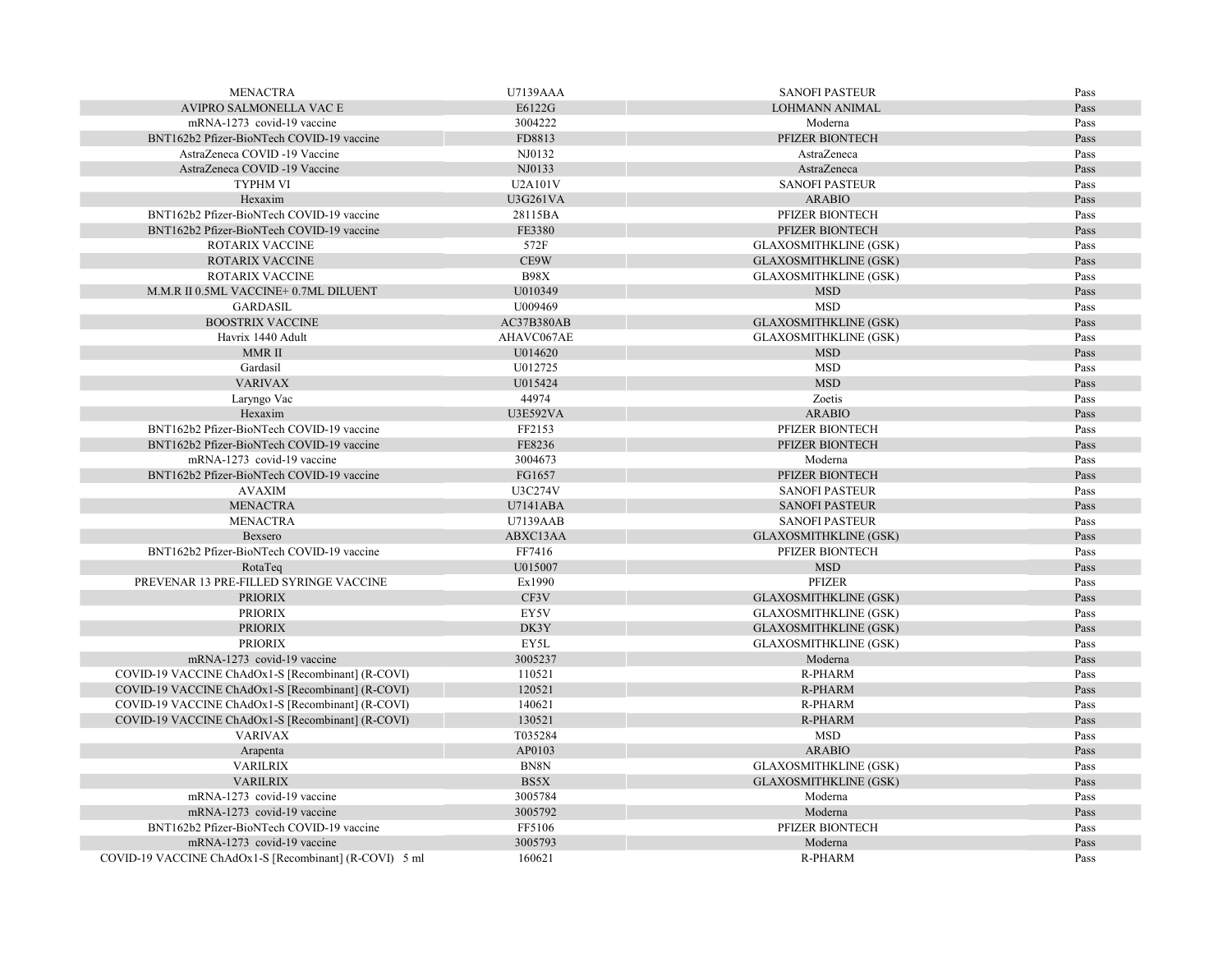| COVID-19 VACCINE ChAdOx1-S [Recombinant] (R-COVI) 5 ml | 150621          | R-PHARM                                     | Pass |
|--------------------------------------------------------|-----------------|---------------------------------------------|------|
| ROTARIX VACCINE                                        | K79Y            | <b>GLAXOSMITHKLINE (GSK)</b>                | Pass |
| BIOESTROVET 0.250mg/ml                                 | L488015         | Vetoquinol S.A.                             | Pass |
| Vaxzevria (covid-19 vaccine Astrazeneca                | 210295          | WuXi Biologic "AstraZeneca"                 | Pass |
| Pneumovax 23 Pneumococcal Vaccine Polyvalent           | U015757         | <b>MSD</b>                                  | Pass |
| BNT162b2 Pfizer-BioNTech COVID-19 vaccine              | FG3526          | PFIZER BIONTECH                             | Pass |
| PREVENAR 13 PRE-FILLED SYRINGE VACCINE                 | fa2547          | Pfizer                                      | Pass |
| <b>PRIORIX</b>                                         | DK3P            | <b>GLAXOSMITHKLINE (GSK)</b>                | Pass |
| VaxigripTetra 15µg                                     | V3H582V         | <b>SANOFI PASTEUR</b>                       | Pass |
| <b>BOOSTRIX VACCINE</b>                                | AC37B385AG      | <b>GLAXOSMITHKLINE (GSK)</b>                | Pass |
| <b>VARILRIX</b>                                        | U48J            | <b>GLAXOSMITHKLINE (GSK)</b>                | Pass |
| <b>VARILRIX</b>                                        | TV6W            | <b>GLAXOSMITHKLINE (GSK)</b>                | Pass |
| Vaxxitek HVT+IBD                                       | RI1290          | Merial Inc-United States                    | Pass |
| Engerix                                                | AHBVC960AC      | <b>GLAXOSMITHKLINE (GSK)</b>                | Pass |
| BNT162b2 Pfizer-BioNTech COVID-19 vaccine              | FG3525          | PFIZER BIONTECH                             | Pass |
| mRNA-1273 covid-19 vaccine                             | 939912          | Moderna                                     | Pass |
| VaxigripTetra 15µg                                     | V3H475M         | <b>SANOFI PASTEUR</b>                       | Pass |
| VaxigripTetra 15µg                                     | V3H474M         | <b>SANOFI PASTEUR</b>                       | Pass |
| VaxigripTetra 15µg                                     | V3H473M         | <b>SANOFI PASTEUR</b>                       | Pass |
| VaxigripTetra 15µg                                     | V3H243V         | <b>SANOFI PASTEUR</b>                       | Pass |
| BNT162b2 Pfizer-BioNTech COVID-19 vaccine              | FG3531          | PFIZER BIONTECH                             | Pass |
| VaxigripTetra 15µg                                     | V3H934M         | <b>SANOFI PASTEUR</b>                       | Pass |
| VaxigripTetra 15µg                                     | V4A063V         | <b>SANOFI PASTEUR</b>                       | Pass |
| mRNA-1273 covid-19 vaccine                             | 939916          | Moderna                                     | Pass |
| mRNA-1273 covid-19 vaccine                             | 939917          | Moderna                                     | Pass |
| <b>VARILRIX</b>                                        | <b>U48V</b>     | <b>GLAXOSMITHKLINE (GSK)</b>                | Pass |
| <b>VARILRIX</b>                                        | YD9P            | <b>GLAXOSMITHKLINE (GSK)</b>                | Pass |
| BNT162b2 Pfizer-BioNTech COVID-19 vaccine              | FJ1964          | PFIZER BIONTECH                             | Pass |
| VaxigripTetra 15µg                                     | V3H941V         | <b>SANOFI PASTEUR</b>                       | Pass |
| <b>MENACTRA</b>                                        | <b>U7274ABA</b> | <b>SANOFI PASTEUR</b>                       | Pass |
| Engerix                                                | AHBVC872AL      | <b>GLAXOSMITHKLINE (GSK)</b>                | Pass |
| BNT162b2 Pfizer-BioNTech COVID-19 vaccine              | FJ1966          | PFIZER BIONTECH                             | Pass |
| Prevexxion RN                                          | ec047           | Boehringer Ingelheim Animal Health USA Inc. | Pass |
| ROTARIX VACCINE                                        | XP8Y            | <b>GLAXOSMITHKLINE (GSK)</b>                | Pass |
| BNT162b2 Pfizer-BioNTech COVID-19 vaccine              | FJ4188          | PFIZER BIONTECH                             | Pass |
| VaxigripTetra 15µg                                     | V3J031V         | <b>SANOFI PASTEUR</b>                       | Pass |
| Hexaxim                                                | <b>T3E062VA</b> | <b>ARABIO</b>                               | Pass |
| Hexaxim                                                | U3G261VB        | <b>ARABIO</b>                               | Pass |
| mRNA-1273 covid-19 vaccine                             | 940876          | Moderna                                     | Pass |
| BNT162b2 Pfizer-BioNTech COVID-19 vaccine              | fk8888          | PFIZER BIONTECH                             | Pass |
| Pentaxim                                               | V0B371M         | <b>SANOFI PASTEUR</b>                       | Pass |
| ROTARIX VACCINE                                        | 467J            | <b>GLAXOSMITHKLINE (GSK)</b>                | Pass |
| ROTARIX VACCINE                                        | 395P            | <b>GLAXOSMITHKLINE (GSK)</b>                | Pass |
| VaxigripTetra 15µg                                     | V3J883M         | <b>SANOFI PASTEUR</b>                       | Pass |
| PREVENAR 13 PRE-FILLED SYRINGE VACCINE                 | FG3379          | <b>PFIZER</b>                               | Pass |
| <b>MENACTRA</b>                                        | <b>U7274AAA</b> | <b>SANOFI PASTEUR</b>                       | Pass |
| VaxigripTetra 15µg                                     | V3J783V         | <b>SANOFI PASTEUR</b>                       | Pass |
| VaxigripTetra 15µg                                     | V3J782V         | <b>SANOFI PASTEUR</b>                       | Pass |
| VaxigripTetra 15µg                                     | V4A025V         | <b>SANOFI PASTEUR</b>                       | Pass |
| Bursine 2                                              | 530138          | <b>ZOETIS</b>                               | Pass |
| VaxigripTetra 15µg                                     | V3J643V         | <b>SANOFI PASTEUR</b>                       | Pass |
|                                                        |                 |                                             |      |